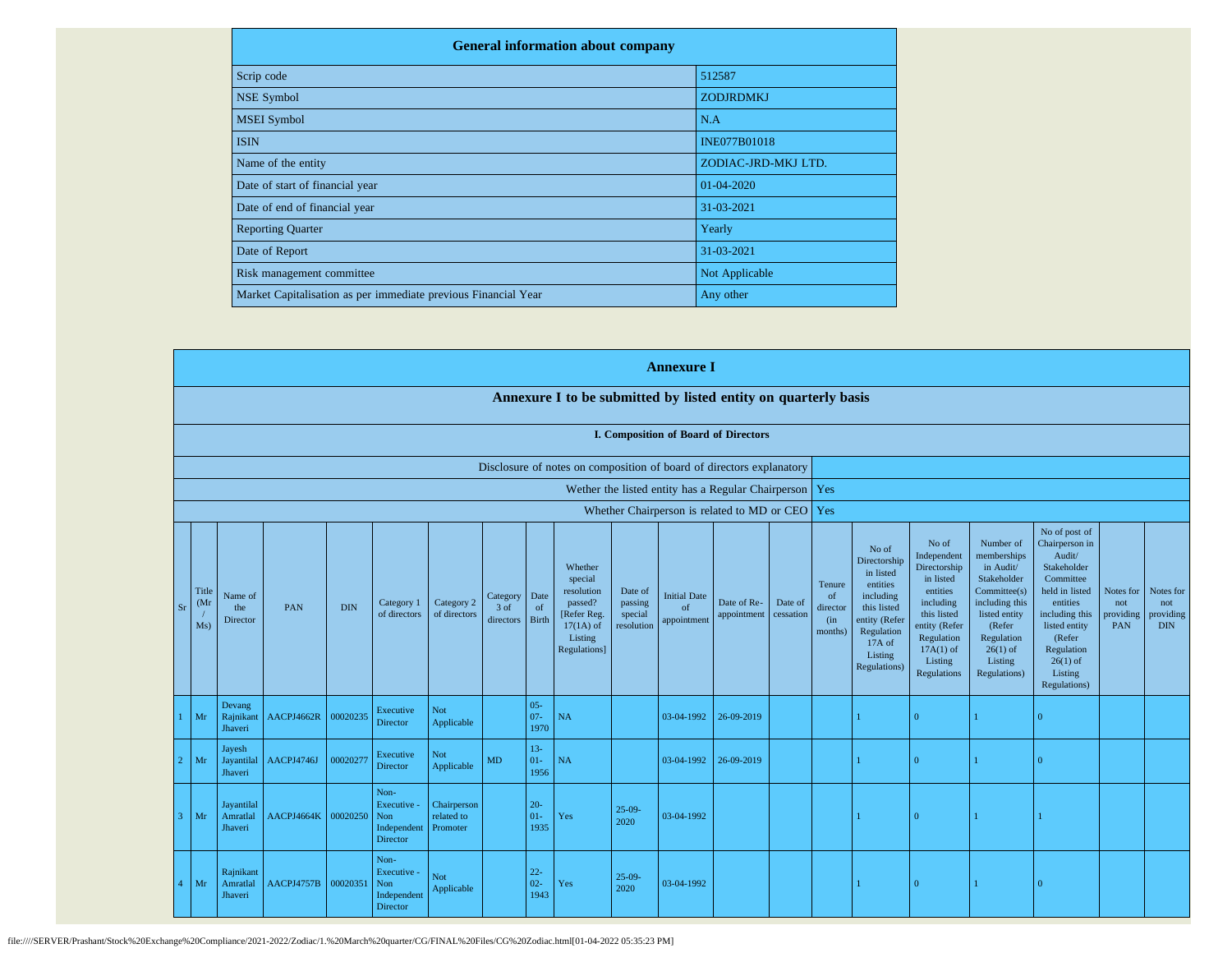|    |                                   |                                        |            |            |                                                       |                                        |                   |                            | <b>I. Composition of Board of Directors</b>                                                          |                                             |                                          |                            |                      |                                                       |                                                                                                                                                |                                                                                                                                                                      |                                                                                                                                                                          |                                                                                                                                                                                                               |                                      |                                             |
|----|-----------------------------------|----------------------------------------|------------|------------|-------------------------------------------------------|----------------------------------------|-------------------|----------------------------|------------------------------------------------------------------------------------------------------|---------------------------------------------|------------------------------------------|----------------------------|----------------------|-------------------------------------------------------|------------------------------------------------------------------------------------------------------------------------------------------------|----------------------------------------------------------------------------------------------------------------------------------------------------------------------|--------------------------------------------------------------------------------------------------------------------------------------------------------------------------|---------------------------------------------------------------------------------------------------------------------------------------------------------------------------------------------------------------|--------------------------------------|---------------------------------------------|
|    |                                   |                                        |            |            |                                                       |                                        |                   |                            | Disclosure of notes on composition of board of directors explanatory                                 |                                             |                                          |                            |                      |                                                       |                                                                                                                                                |                                                                                                                                                                      |                                                                                                                                                                          |                                                                                                                                                                                                               |                                      |                                             |
|    |                                   |                                        |            |            |                                                       |                                        |                   |                            | Wether the listed entity has a Regular Chairperson                                                   |                                             |                                          |                            |                      |                                                       |                                                                                                                                                |                                                                                                                                                                      |                                                                                                                                                                          |                                                                                                                                                                                                               |                                      |                                             |
| Sr | Title<br>(M <sub>1</sub> )<br>Ms) | Name of the<br>Director                | PAN        | <b>DIN</b> | Category 1<br>of directors                            | Category 2 Category<br>of<br>directors | 3 of<br>directors | Date<br>of<br><b>Birth</b> | Whether<br>special<br>resolution<br>passed?<br>[Refer Reg.<br>$17(1A)$ of<br>Listing<br>Regulations] | Date of<br>passing<br>special<br>resolution | <b>Initial Date</b><br>of<br>appointment | Date of Re-<br>appointment | Date of<br>cessation | Tenure<br><sub>of</sub><br>director<br>(in<br>months) | No of<br>Directorship<br>in listed<br>entities<br>including<br>this listed<br>entity (Refer<br>Regulation<br>17A of<br>Listing<br>Regulations) | No of<br>Independent<br>Directorship<br>in listed<br>entities<br>including<br>this listed<br>entity<br>(Refer<br>Regulation<br>$17A(1)$ of<br>Listing<br>Regulations | Number of<br>memberships<br>in Audit/<br>Stakeholder<br>Committee(s)<br>including<br>this listed<br>entity (Refer<br>Regulation<br>$26(1)$ of<br>Listing<br>Regulations) | No of post<br>of<br>Chairperson<br>in Audit/<br>Stakeholder<br>Committee<br>held in<br>listed<br>entities<br>including<br>this listed<br>entity (Refer<br>Regulation<br>$26(1)$ of<br>Listing<br>Regulations) | Notes for<br>not<br>providing<br>PAN | Notes for<br>not<br>providing<br><b>DIN</b> |
|    | Mrs                               | Neeta Jayesh<br>Jhaveri                | AAEPJ9832F | 01131017   | Non-<br>Executive -<br>Non<br>Independent<br>Director | Not<br>Applicable                      |                   | $22 -$<br>$03 -$<br>1957   | NA                                                                                                   |                                             | 28-01-2011                               |                            |                      |                                                       |                                                                                                                                                | $\Omega$                                                                                                                                                             | $\Omega$                                                                                                                                                                 |                                                                                                                                                                                                               |                                      |                                             |
| б. | Mr                                | Hasmukh<br>Bachubhai<br><b>Thakker</b> | AAAPT3984A | 03351903   | Non-<br>Executive -<br>Independent<br>Director        | Not<br>Applicable                      |                   | $05 -$<br>$03 -$<br>1955   | NA                                                                                                   |                                             | 16-06-2017                               |                            |                      | 40                                                    |                                                                                                                                                |                                                                                                                                                                      |                                                                                                                                                                          | $\Omega$                                                                                                                                                                                                      |                                      |                                             |
|    | Mr                                | Uday<br>Subhaschandra<br>Shah          | ABKPS9266M | 07679833   | Non-<br>Executive -<br>Independent<br>Director        | Not<br>Applicable                      |                   | $10-$<br>$09 -$<br>1971    | NA                                                                                                   |                                             | 30-01-2017                               |                            |                      | 44                                                    |                                                                                                                                                |                                                                                                                                                                      | $\Omega$                                                                                                                                                                 | $\Omega$                                                                                                                                                                                                      |                                      |                                             |
| 8  | Mr                                | <b>Jindat Kalidas</b><br>Mehta         | AFCPM5710N | 00020303   | Non-<br>Executive -<br>Independent<br>Director        | Not<br>Applicable                      |                   | $07 -$<br>$08 -$<br>1964   | NA                                                                                                   |                                             | 16-06-2017                               |                            |                      | 39                                                    |                                                                                                                                                |                                                                                                                                                                      |                                                                                                                                                                          |                                                                                                                                                                                                               |                                      |                                             |

|      |                                   |                                                                      |     |            |                            |                                        |                         |             |                                                                                                       |                                             |                                                  | <b>I. Composition of Board of Directors</b> |                      |                                                        |                                                                                                                                                |                                                                                                                                                                      |                                                                                                                                                                          |                                                                                                                                                                                                                          |                                             |                                             |
|------|-----------------------------------|----------------------------------------------------------------------|-----|------------|----------------------------|----------------------------------------|-------------------------|-------------|-------------------------------------------------------------------------------------------------------|---------------------------------------------|--------------------------------------------------|---------------------------------------------|----------------------|--------------------------------------------------------|------------------------------------------------------------------------------------------------------------------------------------------------|----------------------------------------------------------------------------------------------------------------------------------------------------------------------|--------------------------------------------------------------------------------------------------------------------------------------------------------------------------|--------------------------------------------------------------------------------------------------------------------------------------------------------------------------------------------------------------------------|---------------------------------------------|---------------------------------------------|
|      |                                   | Disclosure of notes on composition of board of directors explanatory |     |            |                            |                                        |                         |             |                                                                                                       |                                             |                                                  |                                             |                      |                                                        |                                                                                                                                                |                                                                                                                                                                      |                                                                                                                                                                          |                                                                                                                                                                                                                          |                                             |                                             |
|      |                                   | Wether the listed entity has a Regular Chairperson                   |     |            |                            |                                        |                         |             |                                                                                                       |                                             |                                                  |                                             |                      |                                                        |                                                                                                                                                |                                                                                                                                                                      |                                                                                                                                                                          |                                                                                                                                                                                                                          |                                             |                                             |
| - Sr | Title<br>(M <sub>I</sub> )<br>Ms) | Name of<br>the<br>Director                                           | PAN | <b>DIN</b> | Category 1<br>of directors | Category 2 Category<br>of<br>directors | 3 of<br>directors Birth | Date<br>-of | Whether<br>special<br>resolution<br>passed?<br>[Refer Reg.]<br>$17(1A)$ of<br>Listing<br>Regulations] | Date of<br>passing<br>special<br>resolution | <b>Initial Date</b><br>$\alpha$ f<br>appointment | Date of Re-<br>appointment                  | Date of<br>cessation | Tenure<br><sup>of</sup><br>director<br>(in)<br>months) | No of<br>Directorship<br>in listed<br>entities<br>including<br>this listed<br>entity (Refer<br>Regulation<br>17A of<br>Listing<br>Regulations) | No of<br>Independent<br>Directorship<br>in listed<br>entities<br>including<br>this listed<br>entity<br>(Refer<br>Regulation<br>$17A(1)$ of<br>Listing<br>Regulations | Number of<br>memberships<br>in Audit/<br>Stakeholder<br>Committee(s)<br>including<br>this listed<br>entity (Refer<br>Regulation<br>$26(1)$ of<br>Listing<br>Regulations) | No of post<br><sup>of</sup><br>Chairperson<br>in Audit/<br>Stakeholder<br>Committee<br>held in<br>listed<br>entities<br>including<br>this listed<br>entity (Refer<br>Regulation<br>$26(1)$ of<br>Listing<br>Regulations) | Notes for<br>not<br>providing<br><b>PAN</b> | Notes for<br>not<br>providing<br><b>DIN</b> |
|      |                                   | Mohit                                                                |     |            | Non-                       |                                        |                         | $12 -$      |                                                                                                       |                                             |                                                  |                                             |                      |                                                        |                                                                                                                                                |                                                                                                                                                                      |                                                                                                                                                                          |                                                                                                                                                                                                                          |                                             |                                             |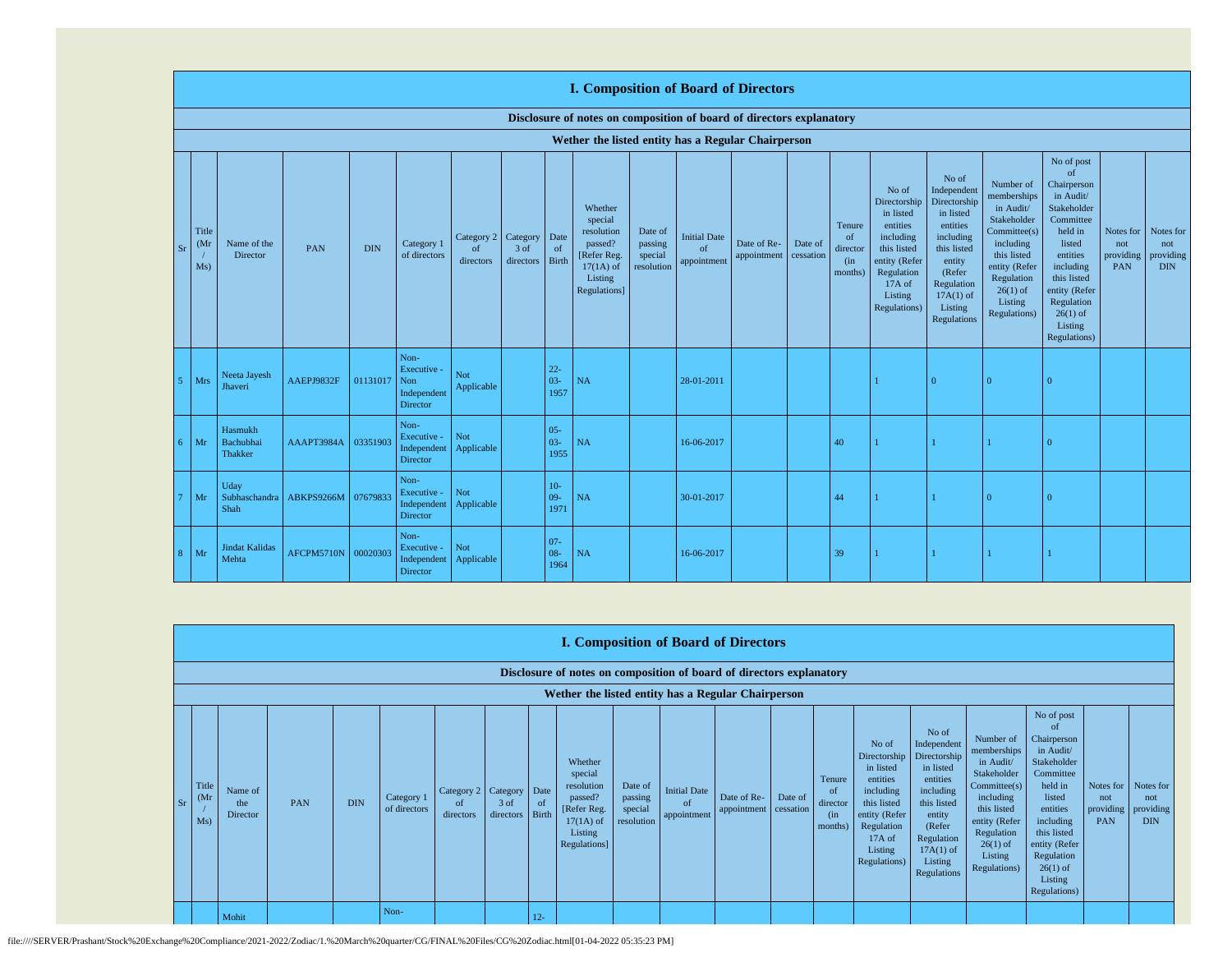| $9$ Mr | Kiran<br>Thakur     | RUPT3952K 08487825 Independent Applicable              | Executive - Not<br>Director |  | $12 -$<br>1996          | NA        | 06-08-2019 |  |  |  |  |  |
|--------|---------------------|--------------------------------------------------------|-----------------------------|--|-------------------------|-----------|------------|--|--|--|--|--|
|        | Sheela<br>Kadechkar | Mrs Somnath AAEPK7784K 06862410 Independent Applicable | Non-<br>Director            |  | $22 -$<br>$11-$<br>1951 | <b>NA</b> | 06-08-2019 |  |  |  |  |  |

|                | <b>Audit Committee Details</b> |                              |                                                       |                            |                        |                      |                |
|----------------|--------------------------------|------------------------------|-------------------------------------------------------|----------------------------|------------------------|----------------------|----------------|
|                |                                |                              | Whether the Audit Committee has a Regular Chairperson |                            | Yes                    |                      |                |
| <b>Sr</b>      | <b>DIN</b><br>Number           | Name of Committee<br>members | Category 1 of directors                               | Category 2 of<br>directors | Date of<br>Appointment | Date of<br>Cessation | <b>Remarks</b> |
|                | 00020303                       | Jindat Kalidas Mehta         | Non-Executive - Independent<br>Director               | Chairperson                | 16-06-2017             |                      |                |
| $\overline{2}$ | 06862410                       | Sheela Somnath<br>Kadechkar  | Non-Executive - Independent<br><b>Director</b>        | Member                     | 06-08-2019             |                      |                |
| 3              | 08487825                       | Mohit Kiran Thakur           | Non-Executive - Independent<br><b>Director</b>        | Member                     | 06-08-2019             |                      |                |

|            |                      | Nomination and remuneration committee |                                                                             |                            |                        |                      |         |
|------------|----------------------|---------------------------------------|-----------------------------------------------------------------------------|----------------------------|------------------------|----------------------|---------|
|            |                      |                                       | Whether the Nomination and remuneration committee has a Regular Chairperson |                            | Yes                    |                      |         |
| <b>Sr</b>  | <b>DIN</b><br>Number | Name of Committee<br>members          | Category 1 of directors                                                     | Category 2 of<br>directors | Date of<br>Appointment | Date of<br>Cessation | Remarks |
|            | 03351903             | Hasmukh Bachubhai<br>Thakker          | Non-Executive - Independent<br><b>Director</b>                              | Chairperson                | 16-06-2017             |                      |         |
| $\sqrt{2}$ | 00020303             | Jindat Kalidas Mehta                  | Non-Executive - Independent<br><b>Director</b>                              | Member                     | 16-06-2017             |                      |         |
|            | 06862410             | Sheela Somnath<br>Kadechkar           | Non-Executive - Independent<br><b>Director</b>                              | Member                     | 06-08-2019             |                      |         |

|                |                      | <b>Stakeholders Relationship Committee</b> |                                                                           |                            |                        |                      |                |
|----------------|----------------------|--------------------------------------------|---------------------------------------------------------------------------|----------------------------|------------------------|----------------------|----------------|
|                |                      |                                            | Whether the Stakeholders Relationship Committee has a Regular Chairperson |                            | Yes                    |                      |                |
| Sr             | <b>DIN</b><br>Number | Name of Committee<br>members               | Category 1 of directors                                                   | Category 2 of<br>directors | Date of<br>Appointment | Date of<br>Cessation | <b>Remarks</b> |
|                | 00020250             | Jayantilal Amratlal<br>Jhaveri             | Non-Executive - Non<br><b>Independent Director</b>                        | Chairperson                | $30-01-2002$           |                      |                |
|                | 00020351             | Rajnikant Amratlal<br>Jhaveri              | Non-Executive - Non<br><b>Independent Director</b>                        | Member                     | $30-01-2002$           |                      |                |
| 3              | 00020235             | Devang Rajnikant<br>Jhaveri                | <b>Executive Director</b>                                                 | Member                     | $30-01-2002$           |                      |                |
| $\overline{4}$ | 00020277             | Jayesh Jayantilal<br><b>Jhaveri</b>        | <b>Executive Director</b>                                                 | Member                     | 30-01-2002             |                      |                |
| 5              | 03351903             | Hasmukh Bachubhai<br>Thakker               | Non-Executive - Independent<br>Director                                   | Member                     | 06-08-2018             |                      |                |

**Risk Management Committee**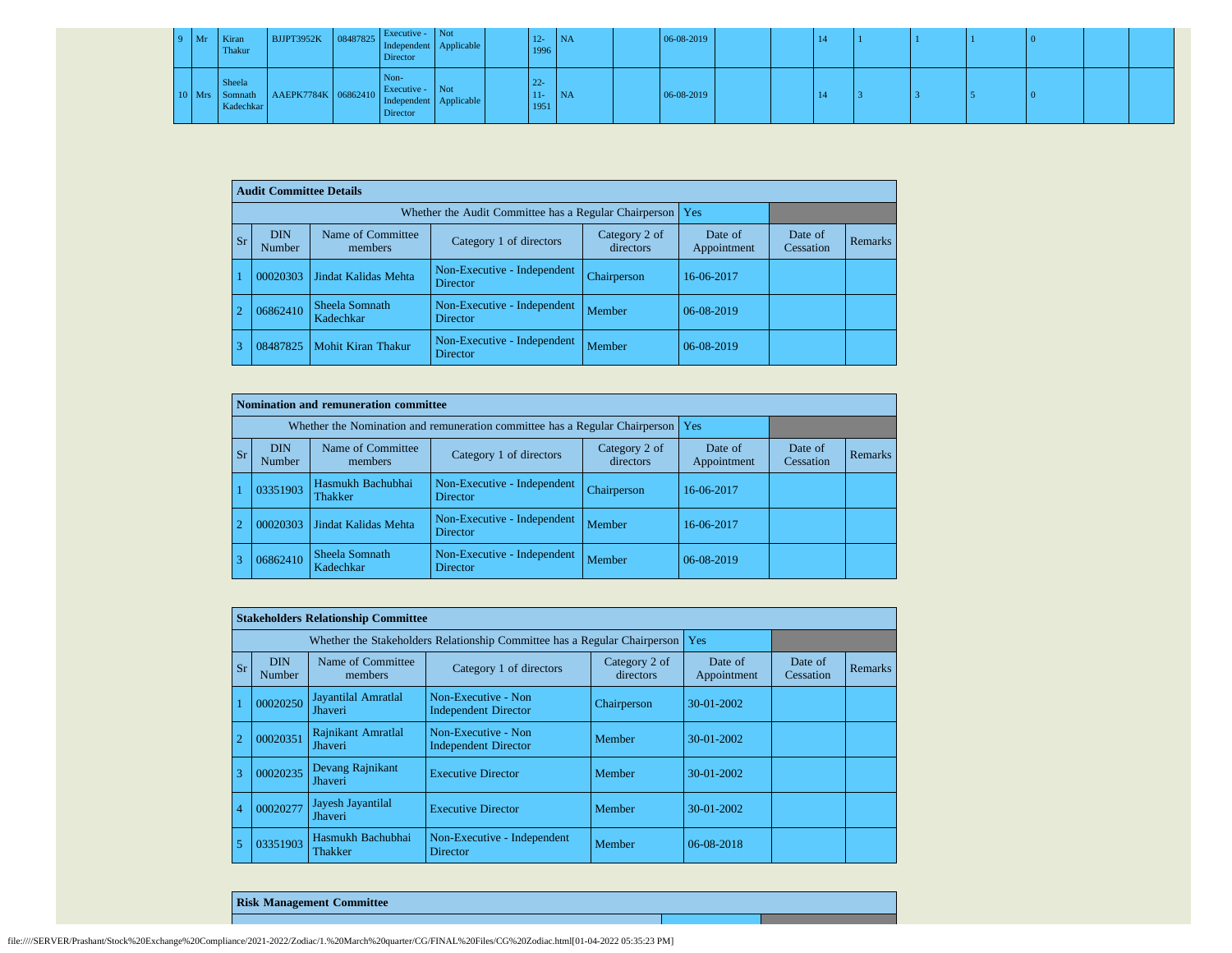|    |               | Whether the Risk Management Committee has a Regular Chairperson |                            |                            |                        |                      |         |
|----|---------------|-----------------------------------------------------------------|----------------------------|----------------------------|------------------------|----------------------|---------|
| Sr | DIN<br>Number | Name of Committee<br>members                                    | Category 1 of<br>directors | Category 2 of<br>directors | Date of<br>Appointment | Date of<br>Cessation | Remarks |

| Corporate Social Responsibility Committee |                      |                                                                                 |                            |                            |                        |                      |         |  |  |  |
|-------------------------------------------|----------------------|---------------------------------------------------------------------------------|----------------------------|----------------------------|------------------------|----------------------|---------|--|--|--|
|                                           |                      | Whether the Corporate Social Responsibility Committee has a Regular Chairperson |                            |                            |                        |                      |         |  |  |  |
| l Sr                                      | <b>DIN</b><br>Number | Name of Committee<br>members                                                    | Category 1 of<br>directors | Category 2 of<br>directors | Date of<br>Appointment | Date of<br>Cessation | Remarks |  |  |  |

## **Other Committee**

Sr DIN Number Name of Committee members Name of other committee Category 1 of directors Category 2 of directors Remarks

|                | <b>Annexure 1</b>                                             |                                                             |                                                                   |                                       |                                                            |                                             |                                                           |  |  |  |  |
|----------------|---------------------------------------------------------------|-------------------------------------------------------------|-------------------------------------------------------------------|---------------------------------------|------------------------------------------------------------|---------------------------------------------|-----------------------------------------------------------|--|--|--|--|
|                | <b>Annexure 1</b>                                             |                                                             |                                                                   |                                       |                                                            |                                             |                                                           |  |  |  |  |
|                | <b>III.</b> Meeting of Board of Directors                     |                                                             |                                                                   |                                       |                                                            |                                             |                                                           |  |  |  |  |
|                | Disclosure of notes on meeting of board of                    | directors explanatory                                       |                                                                   |                                       |                                                            |                                             |                                                           |  |  |  |  |
| <b>Sr</b>      | $Date(s)$ of meeting<br>$(if any)$ in the<br>previous quarter | Date(s) of<br>meeting (if any)<br>in the current<br>quarter | Maximum gap between<br>any two consecutive (in<br>number of days) | Notes for<br>not<br>providing<br>Date | Whether<br>requirement of<br><b>Ouorum</b> met<br>(Yes/No) | Number of<br><b>Directors</b><br>$present*$ | No. of Independent<br>Directors attending<br>the meeting* |  |  |  |  |
|                | 18-12-2020                                                    |                                                             |                                                                   |                                       | Yes                                                        | 10                                          |                                                           |  |  |  |  |
| $\overline{2}$ |                                                               | 27-01-2021                                                  | 39                                                                |                                       | Yes                                                        | 10                                          |                                                           |  |  |  |  |

|           | <b>Annexure 1</b>                |                                                                                                            |                                                                      |                               |                                       |                                                     |                                                     |                                                                          |  |  |
|-----------|----------------------------------|------------------------------------------------------------------------------------------------------------|----------------------------------------------------------------------|-------------------------------|---------------------------------------|-----------------------------------------------------|-----------------------------------------------------|--------------------------------------------------------------------------|--|--|
|           | <b>IV. Meeting of Committees</b> |                                                                                                            |                                                                      |                               |                                       |                                                     |                                                     |                                                                          |  |  |
|           |                                  |                                                                                                            | Disclosure of notes on meeting of committees explanatory             |                               |                                       |                                                     |                                                     |                                                                          |  |  |
| <b>Sr</b> | Name of<br>Committee             | $Date(s)$ of meeting (Enter<br>dates of Previous quarter and<br>Current quarter in<br>chronological order) | Maximum gap<br>between any two<br>consecutive (in<br>number of days) | Name of<br>other<br>committee | Reson<br>for not<br>providing<br>date | Whether<br>requirement<br>of Quorum<br>met (Yes/No) | <b>Number</b><br>of<br><b>Directors</b><br>present* | No. of<br>Independent<br><b>Directors</b><br>attending the<br>$meeting*$ |  |  |
|           | Audit<br>Committee               | 11-11-2020                                                                                                 |                                                                      |                               |                                       | Yes                                                 | 3                                                   | 3                                                                        |  |  |
|           | Audit<br>Committee               | 27-01-2021                                                                                                 | 76                                                                   |                               |                                       | Yes                                                 | 3                                                   | 3                                                                        |  |  |

| <b>Annexure 1</b>                                  |                                  |                                                                    |  |
|----------------------------------------------------|----------------------------------|--------------------------------------------------------------------|--|
| <b>V. Related Party Transactions</b>               |                                  |                                                                    |  |
| $Sr$ Subject                                       | Compliance status<br>(Yes/No/NA) | If status is "No" details of non-<br>compliance may be given here. |  |
| Whether prior approval of audit committee obtained | Yes                              |                                                                    |  |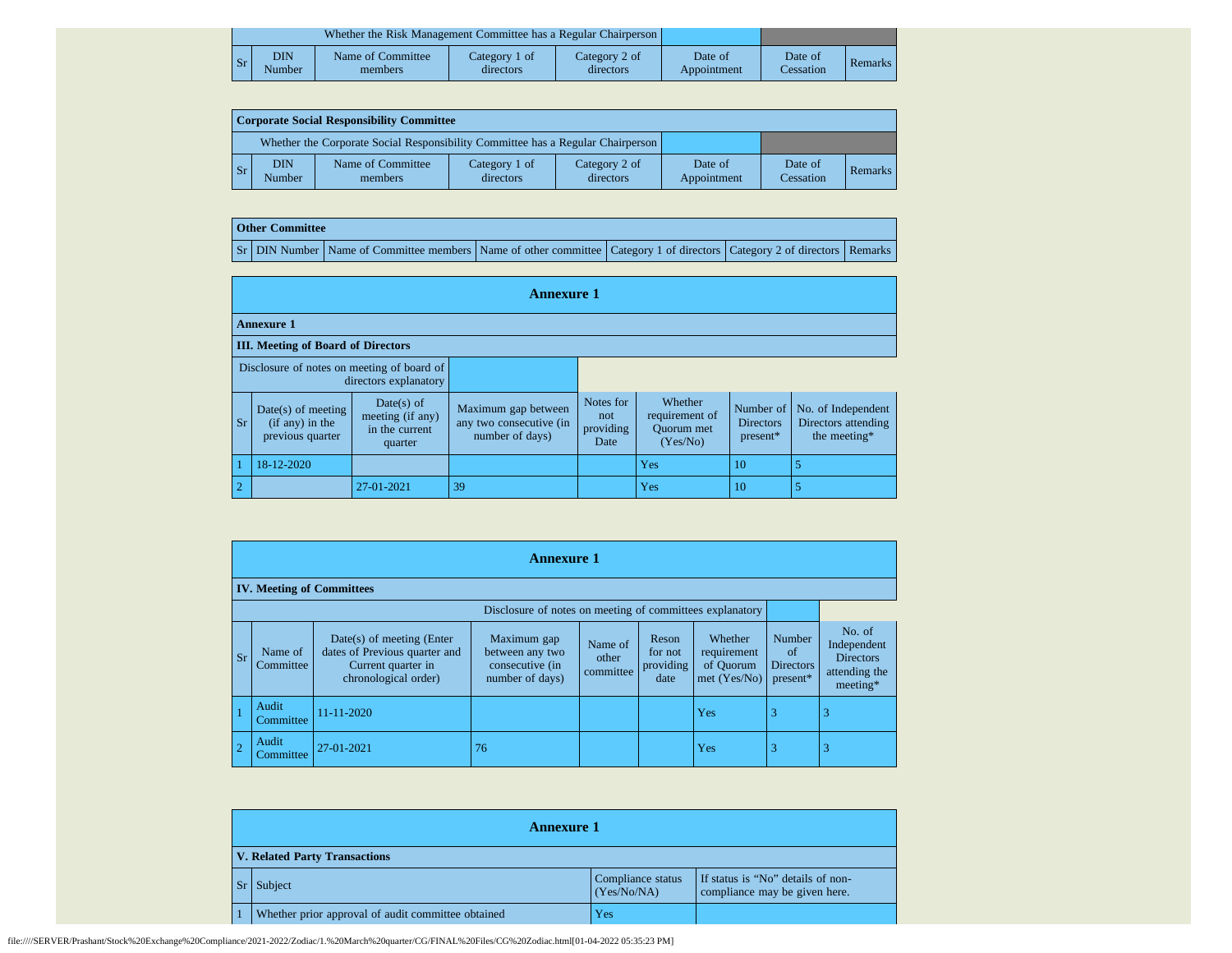| 2 Whether shareholder approval obtained for material RPT                                                         |  |
|------------------------------------------------------------------------------------------------------------------|--|
| $\sim$ Whether details of RPT entered into pursuant to omnibus approval<br>have been reviewed by Audit Committee |  |

|                | <b>Annexure 1</b>                                                                                                                                                                                               |                                  |  |  |  |
|----------------|-----------------------------------------------------------------------------------------------------------------------------------------------------------------------------------------------------------------|----------------------------------|--|--|--|
|                | <b>VI.</b> Affirmations                                                                                                                                                                                         |                                  |  |  |  |
| <b>Sr</b>      | Subject                                                                                                                                                                                                         | Compliance<br>status<br>(Yes/No) |  |  |  |
| $\overline{1}$ | The composition of Board of Directors is in terms of SEBI (Listing obligations and disclosure requirements)<br>Regulations, 2015                                                                                | Yes                              |  |  |  |
| $\overline{2}$ | The composition of the following committees is in terms of SEBI(Listing obligations and disclosure requirements)<br>Regulations, 2015 a. Audit Committee                                                        | Yes                              |  |  |  |
| $\overline{3}$ | The composition of the following committees is in terms of SEBI(Listing obligations and disclosure requirements)<br>Regulations, 2015. b. Nomination & remuneration committee                                   | Yes                              |  |  |  |
| $\overline{4}$ | The composition of the following committees is in terms of SEBI(Listing obligations and disclosure requirements)<br>Regulations, 2015. c. Stakeholders relationship committee                                   | Yes                              |  |  |  |
| 5              | The composition of the following committees is in terms of SEBI(Listing obligations and disclosure requirements)<br>Regulations, 2015. d. Risk management committee (applicable to the top 500 listed entities) | NA                               |  |  |  |
| 6              | The committee members have been made aware of their powers, role and responsibilities as specified in SEBI<br>(Listing obligations and disclosure requirements) Regulations, 2015.                              | Yes                              |  |  |  |
| $\overline{7}$ | The meetings of the board of directors and the above committees have been conducted in the manner as specified<br>in SEBI (Listing obligations and disclosure requirements) Regulations, 2015.                  | Yes                              |  |  |  |
| 8              | This report and/or the report submitted in the previous quarter has been placed before Board of Directors.                                                                                                      | Yes                              |  |  |  |

|                | <b>Annexure 1</b>            |                                          |  |  |  |
|----------------|------------------------------|------------------------------------------|--|--|--|
| <b>Sr</b>      | Subject<br>Compliance status |                                          |  |  |  |
| $\blacksquare$ | Name of signatory            | Tejas Shah                               |  |  |  |
| $\vert$ 2      | Designation                  | Company Secretary and Compliance Officer |  |  |  |

|                | <b>Annexure II</b>                                                       |                                  |                                                                                                                 |                                                    |  |  |  |
|----------------|--------------------------------------------------------------------------|----------------------------------|-----------------------------------------------------------------------------------------------------------------|----------------------------------------------------|--|--|--|
|                |                                                                          |                                  | Annexure II to be submitted by listed entity at the end of the financial year (for the whole of financial year) |                                                    |  |  |  |
|                | I. Disclosure on website in terms of Listing Regulations                 |                                  |                                                                                                                 |                                                    |  |  |  |
| <b>Sr</b>      | Item                                                                     | Compliance status<br>(Yes/No/NA) | If status is "No" details of non-<br>compliance may be given here.                                              | Web address                                        |  |  |  |
|                | Details of business                                                      | Yes                              |                                                                                                                 | http://zodiacjrdmkjltd.com/about-2/                |  |  |  |
|                | Terms and conditions of appointment<br>of independent directors          | Yes                              |                                                                                                                 | http://zodiacjrdmkjltd.com/about-2/                |  |  |  |
| $\overline{3}$ | Composition of various committees of<br>board of directors               | Yes                              |                                                                                                                 | http://zodiacjrdmkjltd.com/about-2/                |  |  |  |
| $\vert$ 4      | Code of conduct of board of directors<br>and senior management personnel | Yes                              |                                                                                                                 | http://zodiacjrdmkjltd.com/investor-<br>relations/ |  |  |  |
| 5              | Details of establishment of vigil                                        | Yes                              |                                                                                                                 | http://zodiacjrdmkjltd.com/investor-               |  |  |  |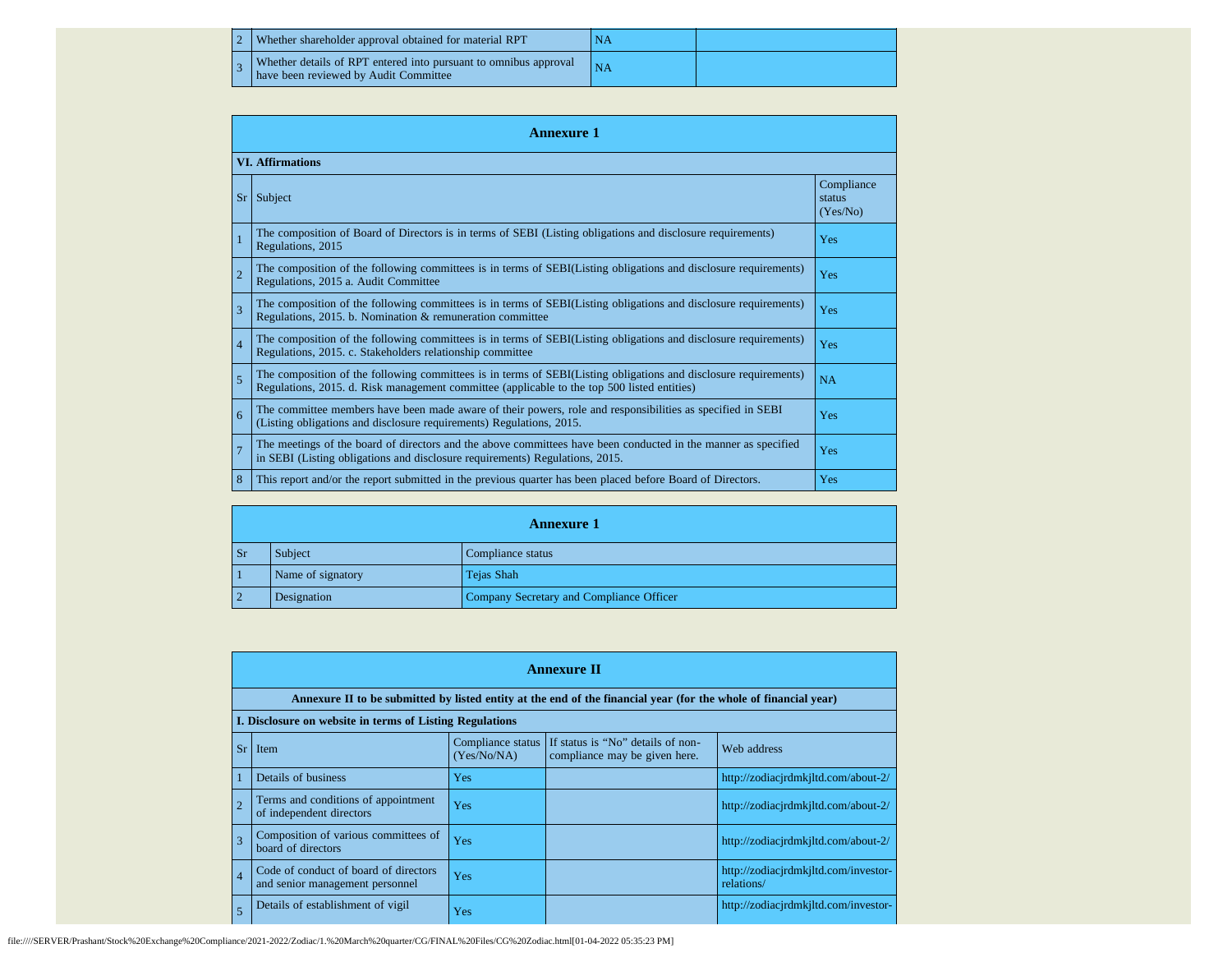|     |   | mechanism/ Whistle Blower policy                                           |           | relations/                                         |
|-----|---|----------------------------------------------------------------------------|-----------|----------------------------------------------------|
|     | 6 | Criteria of making payments to non-<br>executive directors                 | Yes       | http://zodiacjrdmkjltd.com/investor-<br>relations/ |
|     |   | Policy on dealing with related party<br>transactions                       | Yes       | http://zodiacjrdmkjltd.com/investor-<br>relations/ |
|     |   | Policy for determining 'material'<br>subsidiaries                          | <b>NA</b> |                                                    |
| l q |   | Details of familiarization programmes<br>imparted to independent directors | Yes       | http://zodiacjrdmkjltd.com/investor-<br>relations/ |

|     | <b>Annexure II</b>                                                                                                                                                                              |                                     |                                                                          |                                                    |  |  |
|-----|-------------------------------------------------------------------------------------------------------------------------------------------------------------------------------------------------|-------------------------------------|--------------------------------------------------------------------------|----------------------------------------------------|--|--|
|     | Annexure II to be submitted by listed entity at the end of the financial year (for the whole of financial year)                                                                                 |                                     |                                                                          |                                                    |  |  |
|     | I. Disclosure on website in terms of Listing Regulations                                                                                                                                        |                                     |                                                                          |                                                    |  |  |
| Sr. | Item                                                                                                                                                                                            | Compliance<br>status<br>(Yes/No/NA) | If status is "No"<br>details of non-<br>compliance may be<br>given here. | Web address                                        |  |  |
| 10  | Contact information of the designated officials of the<br>listed entity who are responsible for assisting and<br>handling investor grievances                                                   | Yes                                 |                                                                          | http://zodiacjrdmkjltd.com/investor-<br>relations/ |  |  |
| 11  | email address for grievance redressal and other relevant<br>details                                                                                                                             | Yes                                 |                                                                          | http://zodiacjrdmkjltd.com/investor-<br>relations/ |  |  |
| 12  | Financial results                                                                                                                                                                               | Yes                                 |                                                                          | http://zodiacjrdmkjltd.com/investor-<br>relations/ |  |  |
| 13  | Shareholding pattern                                                                                                                                                                            | Yes                                 |                                                                          | http://zodiacjrdmkjltd.com/investor-<br>relations/ |  |  |
| 14  | Details of agreements entered into with the media<br>companies and/or their associates                                                                                                          | <b>NA</b>                           |                                                                          |                                                    |  |  |
| 15  | Schedule of analyst or institutional investor meet and<br>presentations made by the listed entity to analysts or<br>institutional investors simultaneously with submission to<br>stock exchange | NA                                  |                                                                          |                                                    |  |  |
| 16  | New name and the old name of the listed entity                                                                                                                                                  | <b>NA</b>                           |                                                                          |                                                    |  |  |
| 17  | Advertisements as per regulation 47 (1)                                                                                                                                                         | Yes                                 |                                                                          | http://zodiacjrdmkjltd.com/investor-<br>relations/ |  |  |
| 18  | Credit rating or revision in credit rating obtained                                                                                                                                             | <b>NA</b>                           |                                                                          |                                                    |  |  |
| 19  | Separate audited financial statements of each subsidiary<br>of the listed entity in respect of a relevant financial year                                                                        | <b>NA</b>                           |                                                                          |                                                    |  |  |
| 20  | Whether company has provided information under<br>separate section on its website as per Regulation $46(2)$                                                                                     | Yes                                 |                                                                          | http://zodiacjrdmkjltd.com/investor-<br>relations/ |  |  |
| 21  | Materiality Policy as per Regulation 30                                                                                                                                                         | Yes                                 |                                                                          | http://zodiacjrdmkjltd.com/investor-<br>relations/ |  |  |
| 22  | Dividend Distribution policy as per Regulation 43A (as<br>applicable)                                                                                                                           | NA                                  |                                                                          |                                                    |  |  |
| 23  | It is certified that these contents on the website of the<br>listed entity are correct                                                                                                          | Yes                                 |                                                                          | http://zodiacjrdmkjltd.com/investor-<br>relations/ |  |  |

**Annexure II**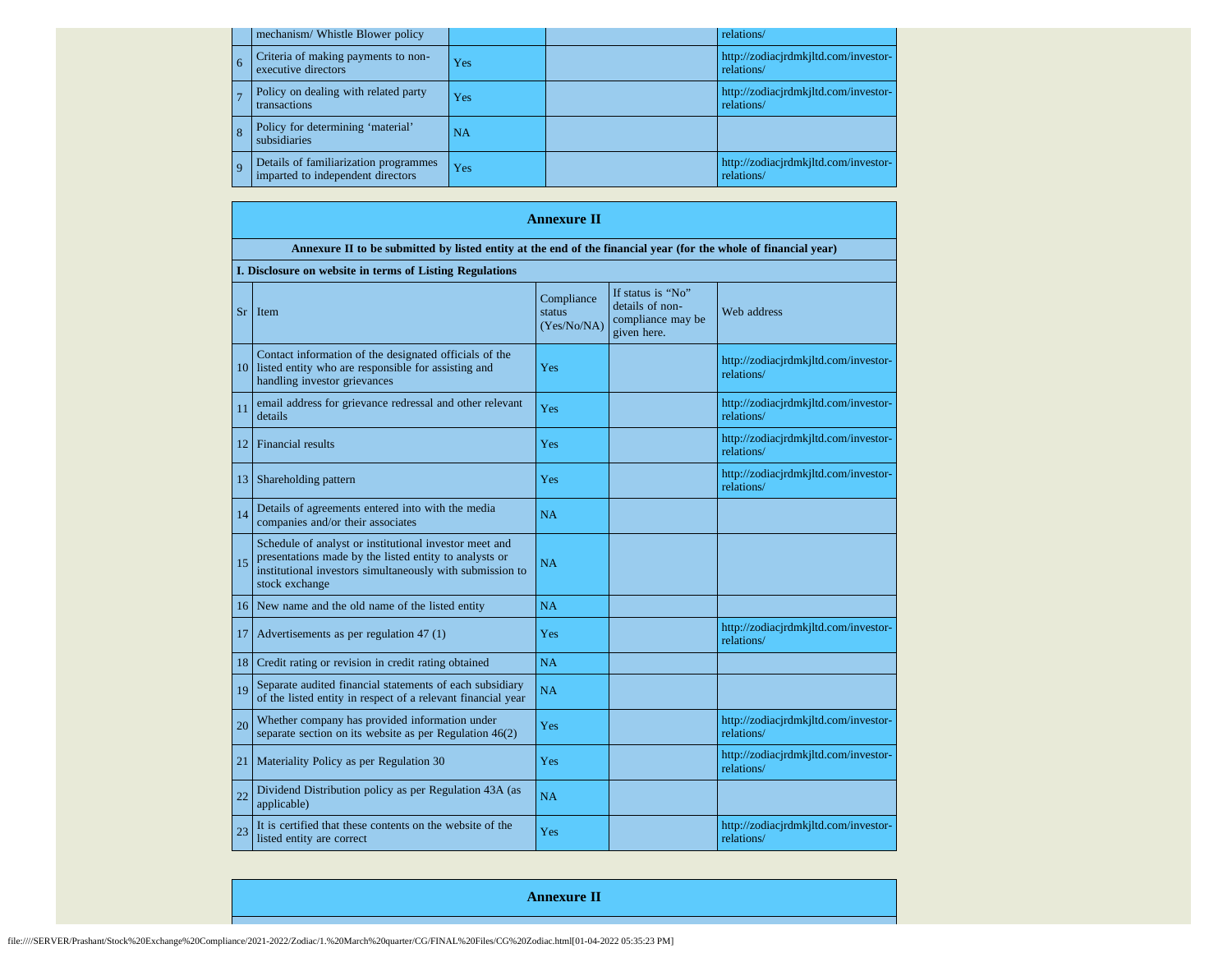|                 | <b>II. Annual Affirmations</b>                                                                                       |                                |                                     |                                                                    |  |  |
|-----------------|----------------------------------------------------------------------------------------------------------------------|--------------------------------|-------------------------------------|--------------------------------------------------------------------|--|--|
| <b>Sr</b>       | Particulars                                                                                                          | Regulation<br>Number           | Compliance<br>status<br>(Yes/No/NA) | If status is "No" details of non-<br>compliance may be given here. |  |  |
| $\overline{1}$  | Independent director(s) have been appointed in terms of<br>specified criteria of 'independence' and/or 'eligibility' | 16(1)(b) &<br>25(6)            | Yes                                 |                                                                    |  |  |
| $\overline{2}$  | Board composition                                                                                                    | 17(1),<br>$17(1A)$ &<br>17(1B) | Yes                                 |                                                                    |  |  |
| 3               | Meeting of Board of directors                                                                                        | 17(2)                          | Yes                                 |                                                                    |  |  |
| $\overline{4}$  | Quorum of Board meeting                                                                                              | 17(2A)                         | Yes                                 |                                                                    |  |  |
| 5               | <b>Review of Compliance Reports</b>                                                                                  | 17(3)                          | <b>Yes</b>                          |                                                                    |  |  |
| 6               | Plans for orderly succession for appointments                                                                        | 17(4)                          | <b>Yes</b>                          |                                                                    |  |  |
| $\overline{7}$  | Code of Conduct                                                                                                      | 17(5)                          | <b>Yes</b>                          |                                                                    |  |  |
| 8               | Fees/compensation                                                                                                    | 17(6)                          | <b>Yes</b>                          |                                                                    |  |  |
| 9               | Minimum Information                                                                                                  | 17(7)                          | Yes                                 |                                                                    |  |  |
| 10 <sup>1</sup> | Compliance Certificate                                                                                               | 17(8)                          | Yes                                 |                                                                    |  |  |

|                 | <b>Annexure II</b>                                                |                            |                                  |                                                                   |  |  |
|-----------------|-------------------------------------------------------------------|----------------------------|----------------------------------|-------------------------------------------------------------------|--|--|
|                 | <b>II. Annual Affirmations</b>                                    |                            |                                  |                                                                   |  |  |
| <b>Sr</b>       | Particulars                                                       | Regulation<br>Number       | Compliance status<br>(Yes/No/NA) | If status is "No" details of non-compliance<br>may be given here. |  |  |
| -11             | Risk Assessment & Management                                      | 17(9)                      | <b>NA</b>                        |                                                                   |  |  |
| 12              | Performance Evaluation of Independent<br><b>Directors</b>         | 17(10)                     | Yes                              |                                                                   |  |  |
| 13              | Recommendation of Board                                           | 17(11)                     | Yes                              |                                                                   |  |  |
| 14              | Maximum number of Directorships                                   | 17A                        | Yes                              |                                                                   |  |  |
| 15              | <b>Composition of Audit Committee</b>                             | 18(1)                      | Yes                              |                                                                   |  |  |
| 16 <sup>1</sup> | Meeting of Audit Committee                                        | 18(2)                      | Yes                              |                                                                   |  |  |
| 17              | Composition of nomination & remuneration<br>committee             | 19(1) & (2)                | Yes                              |                                                                   |  |  |
| 18              | <b>Quorum of Nomination and Remuneration</b><br>Committee meeting | 19(2A)                     | Yes                              |                                                                   |  |  |
| 19              | Meeting of Nomination and Remuneration<br>Committee               | 19(3A)                     | Yes                              |                                                                   |  |  |
| 20              | Composition of Stakeholder Relationship<br>Committee              | $20(1), 20(2)$ &<br>20(2A) | Yes                              |                                                                   |  |  |

|       | <b>Annexure II</b>                                   |                          |                                     |                                                                    |  |  |
|-------|------------------------------------------------------|--------------------------|-------------------------------------|--------------------------------------------------------------------|--|--|
|       | <b>II. Annual Affirmations</b>                       |                          |                                     |                                                                    |  |  |
| $S_r$ | <b>Particulars</b>                                   | <b>Regulation Number</b> | Compliance<br>status<br>(Yes/No/NA) | If status is "No" details of non-<br>compliance may be given here. |  |  |
| 21    | Meeting of Stakeholders Relationship Committee       | 20(3A)                   | Yes                                 |                                                                    |  |  |
| 22    | Composition and role of risk management<br>committee | 21(1), (2), (3), (4)     | <b>NA</b>                           |                                                                    |  |  |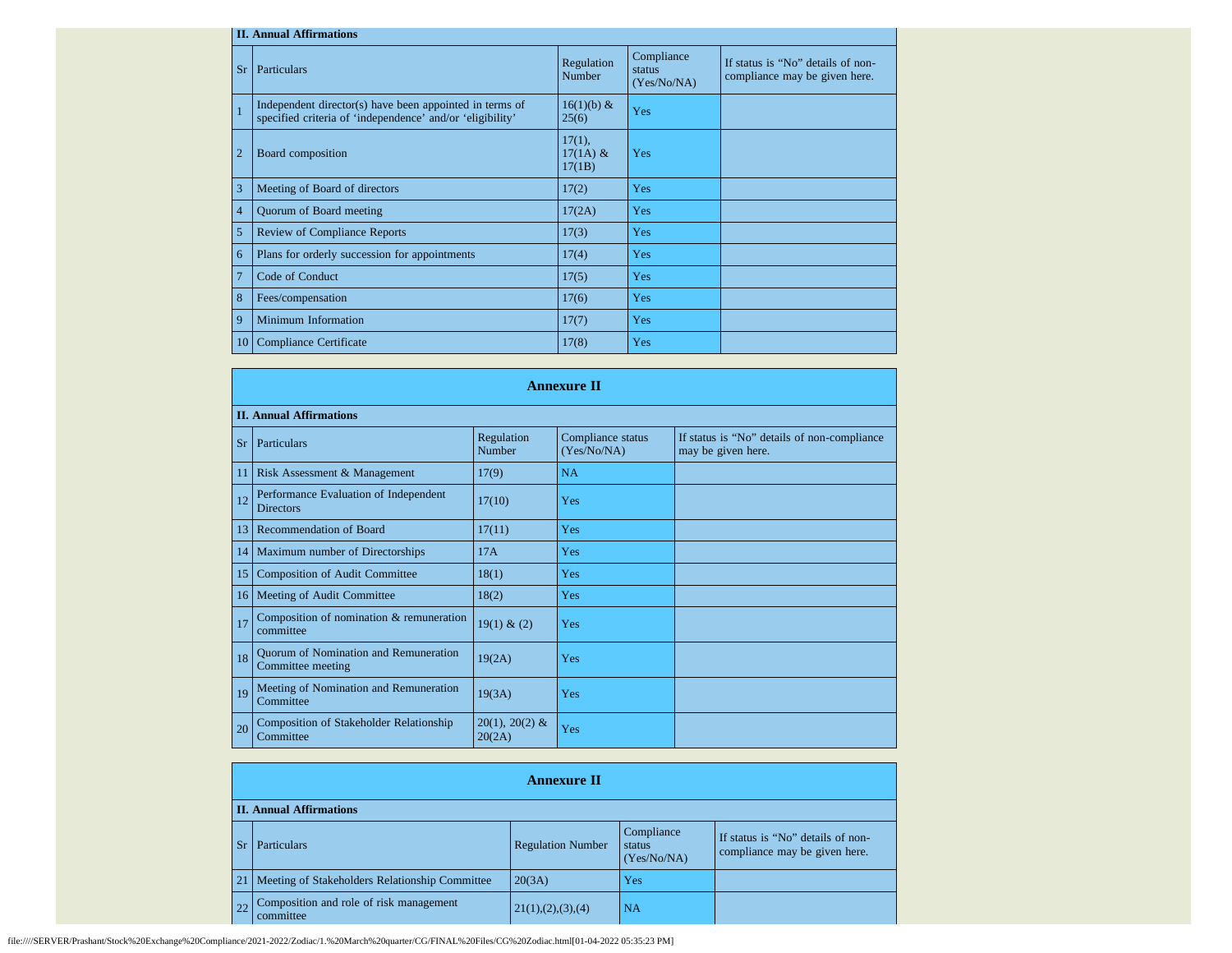| 23 | Meeting of Risk Management Committee                                                   | 21(3A)                             | <b>NA</b> |  |
|----|----------------------------------------------------------------------------------------|------------------------------------|-----------|--|
| 24 | Vigil Mechanism                                                                        | 22                                 | Yes       |  |
| 25 | Policy for related party Transaction                                                   | 23(1), (1A), (5), (6), (7)<br>&(8) | Yes       |  |
| 26 | Prior or Omnibus approval of Audit Committee for<br>all related party transactions     | 23(2), (3)                         | Yes       |  |
| 27 | Approval for material related party transactions                                       | 23(4)                              | <b>NA</b> |  |
| 28 | Disclosure of related party transactions on<br>consolidated basis                      | 23(9)                              | Yes       |  |
| 29 | Composition of Board of Directors of unlisted<br>material Subsidiary                   | 24(1)                              | <b>NA</b> |  |
| 30 | Other Corporate Governance requirements with<br>respect to subsidiary of listed entity | $24(2),(3),(4),(5)$ &<br>(6)       | NA        |  |

|           | <b>Annexure II</b>                                                                                                   |                      |                                     |                                                                    |
|-----------|----------------------------------------------------------------------------------------------------------------------|----------------------|-------------------------------------|--------------------------------------------------------------------|
|           | <b>II. Annual Affirmations</b>                                                                                       |                      |                                     |                                                                    |
| <b>Sr</b> | Particulars                                                                                                          | Regulation<br>Number | Compliance<br>status<br>(Yes/No/NA) | If status is "No" details of non-<br>compliance may be given here. |
| 31        | Annual Secretarial Compliance Report                                                                                 | 24(A)                | Yes                                 |                                                                    |
| 32        | Alternate Director to Independent Director                                                                           | 25(1)                | <b>NA</b>                           |                                                                    |
| 33        | <b>Maximum Tenure</b>                                                                                                | 25(2)                | Yes                                 |                                                                    |
|           | 34 Meeting of independent directors                                                                                  | $25(3)$ &<br>(4)     | Yes                                 |                                                                    |
| 35        | Familiarization of independent directors                                                                             | 25(7)                | Yes                                 |                                                                    |
| 36        | Declaration from Independent Director                                                                                | $25(8)$ &<br>(9)     | Yes                                 |                                                                    |
| 37        | D & O Insurance for Independent Directors                                                                            | 25(10)               | <b>NA</b>                           |                                                                    |
| 38        | Memberships in Committees                                                                                            | 26(1)                | Yes                                 |                                                                    |
| 39        | Affirmation with compliance to code of conduct from members<br>of Board of Directors and Senior management personnel | 26(3)                | Yes                                 |                                                                    |
| 40        | Disclosure of Shareholding by Non-Executive Directors                                                                | 26(4)                | Yes                                 |                                                                    |
| 41        | Policy with respect to Obligations of directors and senior<br>management                                             | $26(2)$ &<br>26(5)   | Yes                                 |                                                                    |
|           | Any other information to be provided - Add Notes                                                                     |                      |                                     |                                                                    |

| <b>Annexure II</b> |                   |                                          |  |  |
|--------------------|-------------------|------------------------------------------|--|--|
|                    | Name of signatory | Tejas Shah                               |  |  |
|                    | Designation       | Company Secretary and Compliance Officer |  |  |

**Annexure II**